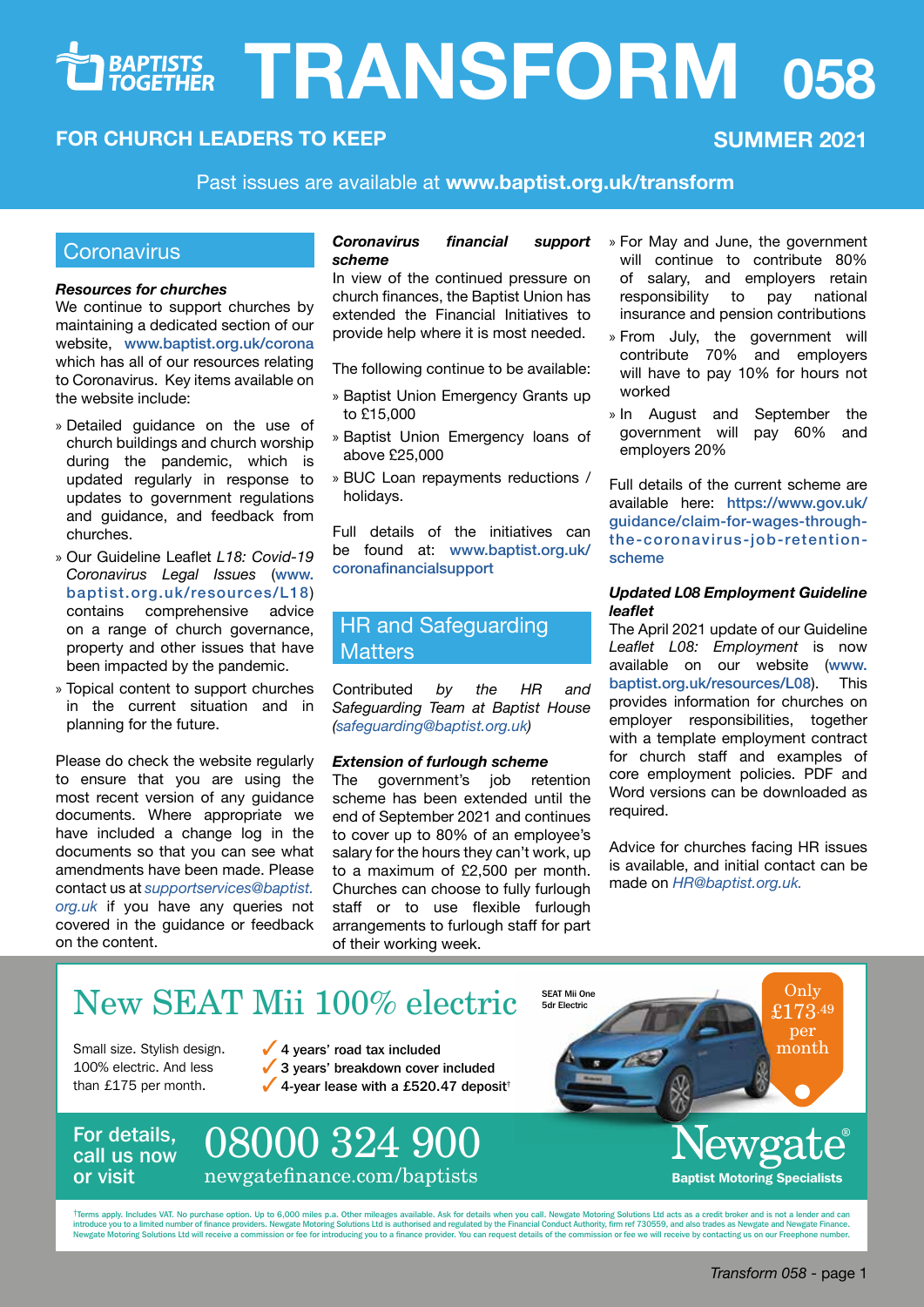# Pension Scheme Matters

*Contributed by Steve Kaney, Pensions Manager (skaney@baptist. org.uk). Please note that the Baptist Pension Scheme is operated by Baptist Pension Trust Limited, a separate legal entity from BUGB. See* [www.baptistpensions.org.uk](http://www.baptistpensions.org.uk) *for more details on the scheme.*

## *Pension administration*

We are pleased that administration of the scheme has continued to operate well throughout the challenging circumstances of the last year. Please continue to engage with the scheme administrators, Broadstone, for any pension queries.

## *Member communications*

We have started on a project to improve communications with scheme members so we ask you to encourage your ministers and staff to look out for that and engage with the process. Our aim is to ensure they are well informed about their pension.

# *Employer portal*

We ask all employers in the pension scheme to ensure they are registered on the employer pensions portal at [www.4mystaff.co.uk](http://www.4mystaff.co.uk). This allows you to access information relating to your involvement with the Baptist Pension Scheme. The numbers registered are increasing, though we've still got a way to go. To register, please contact the scheme administrators by email at *baptistpensions@broadstone.co.uk*

# Legal and Operations **News**

*Contributed by the Legal and Operations team at Baptist House (legal.ops@baptist.org.uk)* 

# *Charity registration*

In December 2020 we sent a letter to all churches to explain that the excepting regulations are being extended by ten years until 31 March 2031. A copy of the letter can be found in the February update on the Legal and Operations Team page: [www.baptist.org.uk/](https://www.baptist.org.uk/legalandops) [legalandops](https://www.baptist.org.uk/legalandops).

Churches with an annual income under £100k will continue to be 'excepted from registration' with the Charity Commission. We anticipate that there will be a phased programme of voluntary registrations in the coming years and we will publish more details about this when they are available.

# *Virtual church members' meetings*

Since the start of the pandemic many churches have made use of online meeting platforms to gather together when it has not been possible to meet in person. The BUGB Approved Governing Documents that many churches have adopted as their constitution do not make provision for virtual church members' meetings, but we have worked with our solicitors to draft appropriate clauses which churches can choose to adopt to allow for this. Further information can be found in the November and December 2020 Updates on the Legal and Operations Team page: [www.baptist.](https://www.baptist.org.uk/legalandops) [org.uk/legalandops](https://www.baptist.org.uk/legalandops).

# **Baptists Together Deposit Accounts**

**Baptist member churches with savings and reserves are encouraged to lodge these in a Baptists Together Deposit account. These accounts, provided by the Baptist Union Corporation Limited, offer a competitive rate of interest to depositors. They also provide funds which are used to make loans to finance the purchase of new church sites and manses and fund the construction of new churches, as well as redevelopment and improvement projects. Such projects help churches to develop their mission in their community and it is a fantastic way for churches with surplus funds to support mission across the Baptist family.**

## **CURRENT RATES:**

**0.60% interest on 1 year fixed rate deposit 0.45% interest on 3 month notice account 0.20% interest on 7 day notice account** *(all rates subject to regular review)* **Minimum deposit £1,000 for all accounts**

**For more information visit**

**www.baptist.org.uk/depositaccounts**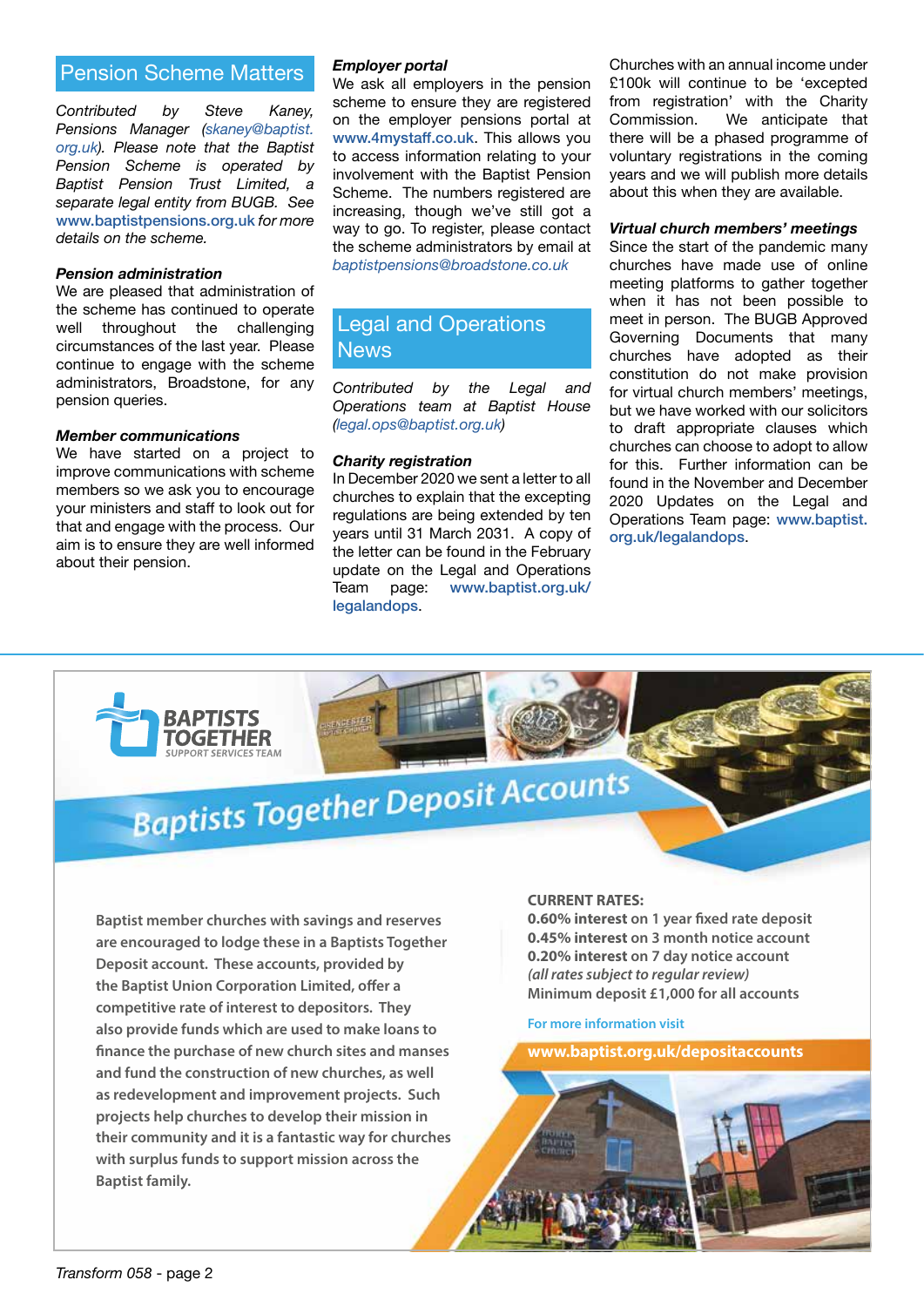# *CIO training events*

Churches that are interested in incorporating as a CIO (Charitable Incorporated Organisation) are invited to participate in one of our training events on Zoom. These will start at 10:00 and run until 13:00 on 30 June and 20 October. Booking details will be published on the Legal and Operations Team page ([www.baptist.](https://www.baptist.org.uk/legalandops) [org.uk/legalandops](https://www.baptist.org.uk/legalandops)) nearer the time.

# *Data protection*

We have updated our Guideline Leaflet *L13: Data Protection* ([www.baptist.](https://www.baptist.org.uk/resources/L13) [org.uk/resources/L13](https://www.baptist.org.uk/resources/L13)) and template Data Protection policy for churches to reflect the fact that the UK has left the EU and the impact this has on international transfers of personal data. We have also updated the template policy to cover in more detail the role that churches play in safeguarding. A church may have to process special category data or criminal offence data in relation to someone in the church or become involved in an investigation, sometimes without the knowledge of the individual concerned. We have therefore added an Appropriate Policy Document as a new schedule to the template policy, to cover this high-risk processing of personal data.

We have made further changes to our guidance for churches on handling<br>Data Subiect Access Requests Subject Access Requests (DSARs), found on the same web page. These changes include new details from the Information Commissioner's Office (ICO) on clarifying the scope of a request and when you can charge a fee to comply with a request. This subject was also covered in our February data protection training webinar along with data breaches, and a recording can be found on the Baptists Together website at [www.baptist.org.uk/webinars](https://www.baptist.org.uk/webinars)

All our data protection materials can be found at [www.baptist.org.uk/gdpr](https://www.baptist.org.uk/gdpr)

## **Support for Listed Buildings**

# *Baptist Heritage Property Initiative update*

We are pleased to report that the Baptist Heritage Property Initiative has been extended until the end of 2021 thanks to additional funding from Historic England. To date, the Initiative has allocated over £12,000 towards Quinquennial Inspections for Baptist churches with listed buildings, many of which had never benefitted from a condition survey before. If you missed out during the first round, or are interested in finding out more, visit [www.baptist.org.uk/qigrants](https://www.baptist.org.uk/qigrants)

#### *Listed building webinars*

We have started our Listed Buildings<br>webinar series covering topics webinar series covering such as Quinquennial Inspections, Maintenance and Repairs, and Fundraising for Building Works. See what's coming up and watch the recordings at [www.baptist.org.uk/](https://www.baptist.org.uk/webinars) [webinars](https://www.baptist.org.uk/webinars)

## *Listed building guidance*

We're also continuing to update the information and guidance available via our webpages, including where to find suitably qualified conservation professionals to work with your listed building. Visit [www.baptist.org.uk/](https://www.baptist.org.uk/conservationprofessionals) [conservationprofessionals](https://www.baptist.org.uk/conservationprofessionals) and [www.](https://www.baptist.org.uk/listedbuildings) [baptist.org.uk/listedbuildings](https://www.baptist.org.uk/listedbuildings) to read more.

# Finance Matters

*Contributed by the Finance Team at Baptist House* 

*(financeoffice@baptist.org.uk)* 

## *2021 Subscriptions*

Baptists Together subscriptions for 2021 are now due at the rate of £4.75 per member. Churches should now have received the subscription request either by email or letter, so if you have not received yours, please do let us know at *subscriptions@baptist.org.uk*.

Thank you to all the churches who have already sent us their subscription. The most cost-effective way for us to collect your subscription is by Direct Debit but we can also accept bank transfer and cheques.

## *Church Update*

We would like to make sure we are keeping our Church Treasurer contact data for churches up to date. If you have moved to a new house, changed email address or telephone number, or for some other reason the Church Treasurer details need to be changed, please use our Church Update system to let us know the new details. Your Church Secretary will have been given login details for the Church Update system but if you are

having difficulties, please contact us at *ChurchUpdate@baptist.org.uk*. If you do not have access to email, then post or telephone the details through to us and we will update it for you.

As a reminder, the Church Treasurer contact details are used for financial matters such as subscription requests, sending of financial statements if you have a deposit, trust or loan with us and other financial related emails. As an example, one email was about free access to ACAT with our block membership together with advance notice of their online training courses.

# Taxation Topics

*Contributed by Philip Cooke FCA, our Honorary Taxation Adviser (philipjcooke@aol.com).* 

## *Highlights of the Budget*

- » *The Personal allowance* for the year 2021/22 is £12,570 and will remain the same for tax years up to and including 2025/26.
- » *The higher rate income tax threshold* for the year 2021/22 is £37,700 and will likewise remain the same for tax years up to and including 2025/26. The basic and higher rates of tax remain at 20% and 40% respectively for the year 2021/22.
- » *The capital gains tax annual exemption* is £12,300 for the year 2021/22 and is no longer being index-linked.
- » *Stamp duty land tax on purchase of house property* - The temporary increase in the nil rate band to £500,000 (which was due to cease at 31 March 2021) has been extended until 30 June 2021, and will then reduce to £250,000 until 30 September 2021, and then return to £125,000.
- » *Value Added Tax rates* remain unchanged - as does the existing £85,000 turnover threshold for registering for VAT where a church carries on non-exempt trading activities.

## *Main residence capital gains tax exemption*

A minister who is required to live in church-provided accommodation (ie owned or rented by the church) may be in the position of owning (solely or jointly with a spouse) their own